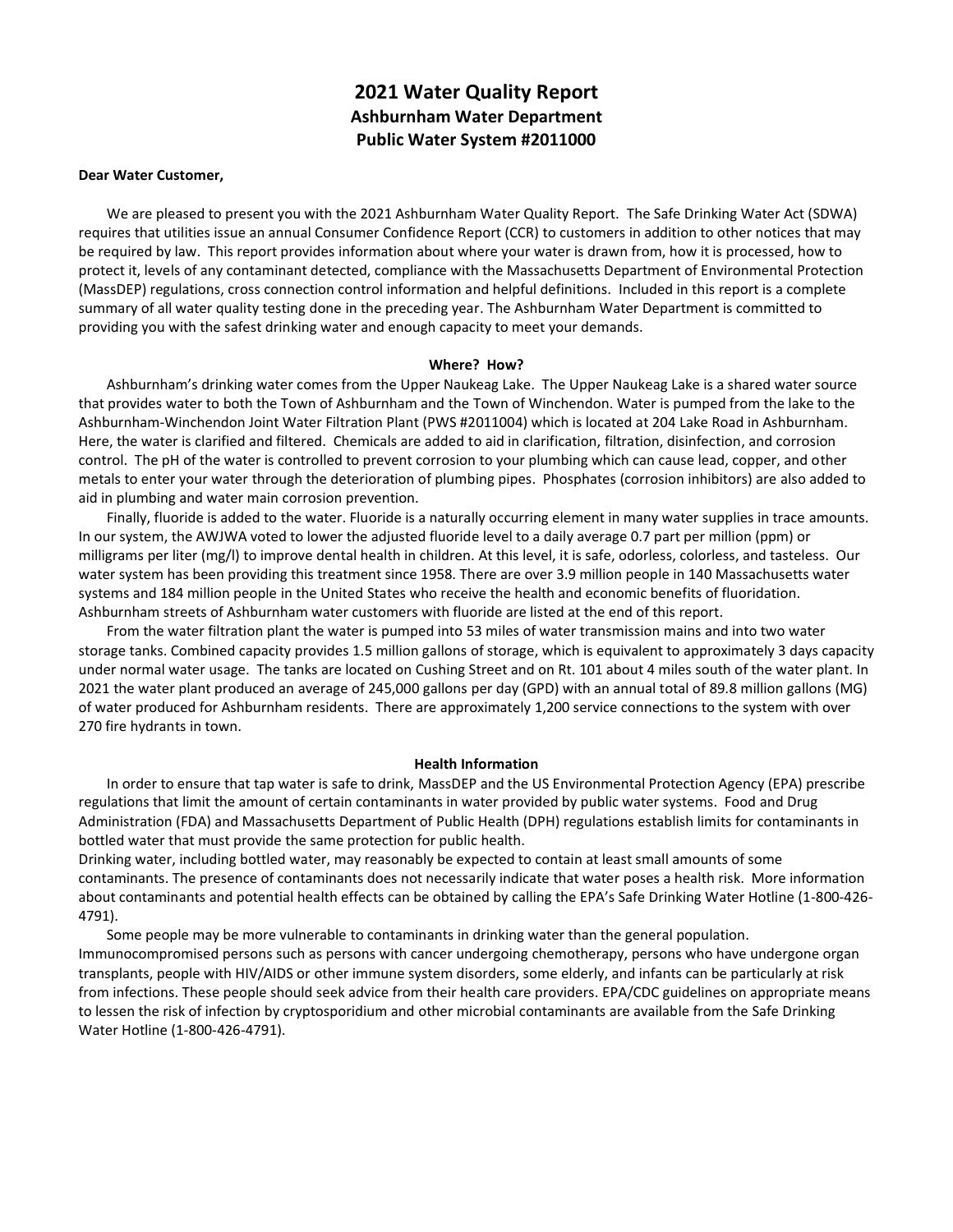## **Sources of Drinking Water and Drinking Water Contaminants**

The sources of drinking water (both tap water and bottled water) include rivers, lakes, streams, ponds, reservoirs, springs, and wells. As water travels over the surface of the land or through the ground, it dissolves naturally-occurring minerals and, in some cases, radioactive material, and can pick up substances resulting from the presence of animals or from human activity. Contaminants that may be present in source water include **Microbial contaminants**, such as viruses and bacteria, may come from sewage treatment plants, septic systems, agricultural livestock operations, and wildlife. **Inorganic contaminants,** such as salts and metals can be naturally-occurring or result from urban storm water runoff, industrial, or domestic wastewater discharges, oil and gas production, mining, and farming. **Pesticides and herbicides** may come from a variety of sources such as agriculture, urban storm water runoff and residential uses. **Organic chemical contaminants** include synthetic and volatile organic chemicals that are by-products of industrial processes and petroleum production, and can also come from gas stations, urban storm water runoff, and septic systems. **Radioactive contaminants** can be naturally occurring or be the result of oil and gas production, and mining activities.

## **2021 Drinking Water Quality Test Results**

During 2021 the Water Department and the filtration plant tested your water for chlorine residual, turbidity (clarity), total trihalomethanes, haloacetic acids, bacteria, volatile organic chemicals, inorganics, perchlorate, synthetic organic compounds, nitrate and fluoride. The following test results were from monitoring performed during 2021 or the most recent sampling period for each contaminant group, as required by MassDEP. Only detected contaminants in finished water are shown.

| <b>Inorganic &amp; Synthetic</b><br><b>Organic Contaminants</b> | <b>Dates</b><br><b>Collected</b> | <b>Highest</b><br>Amount<br>Detected or<br><b>Highest</b><br>RAA* | Range<br><b>Detected</b> | <b>MCL</b><br>or<br><b>MRDL</b> | <b>MCLG</b><br>or<br><b>MRDLG</b> | <b>Violation</b><br>(Y/N) | <b>Possible Sources</b>                                         |
|-----------------------------------------------------------------|----------------------------------|-------------------------------------------------------------------|--------------------------|---------------------------------|-----------------------------------|---------------------------|-----------------------------------------------------------------|
| Fluoride (ppm)                                                  | Daily at<br>treatment<br>plant   | 0.88<br>3/29/2021                                                 | --                       | $4*$                            | 4                                 | $\mathsf{N}$              | Water additive which<br>promotes strong teeth                   |
| Perchlorate (ppb)                                               | 7/16/2020                        | 0.1                                                               | $\overline{\phantom{a}}$ | $\overline{2}$                  | --                                | $\mathsf{N}$              | Rocket propellants,<br>fireworks, munitions,<br>blasting agents |
| Arsenic (ppm)                                                   | 4/21/2021                        | <b>ND</b>                                                         | --                       | 10                              | --                                | $\mathsf{N}$              | Erosion of natural<br>deposits                                  |
| Barium (ppm)                                                    | 4/21/2021                        | 0.004                                                             | $\overline{\phantom{a}}$ | 2                               | $-$                               | $\mathsf{N}$              | Erosion of natural<br>deposits                                  |
| Nickel (ppm)                                                    | 4/21/2021                        | <b>ND</b>                                                         | $-$                      | 0.1                             |                                   | $\mathsf{N}$              | Discharge industrial<br>processes                               |
| Nitrate (ppm)                                                   | 4/21/2021                        | <b>ND</b>                                                         | --                       | 10                              | --                                | $\mathsf{N}$              | Run off from fertilizer                                         |

#### **Regulated Contaminants**

\*Fluoride also has an SMCL (secondary MCL) of 2 ppm

 **Note: Our Customers on the Winchendon Line – finished water does not contain fluoride.** 

| Per- and<br>polyfluoroalkyl<br>substances | <b>Detect</b><br><b>Result or</b><br>Range | Average | <b>MCL</b><br><b>ORSG</b> | <b>Violation</b> | <b>Possible Sources</b>                                                                                                                                                                                                                                                                                                                                     | <b>Health Effects</b>                                                                                                                                                                                                                                                                           |
|-------------------------------------------|--------------------------------------------|---------|---------------------------|------------------|-------------------------------------------------------------------------------------------------------------------------------------------------------------------------------------------------------------------------------------------------------------------------------------------------------------------------------------------------------------|-------------------------------------------------------------------------------------------------------------------------------------------------------------------------------------------------------------------------------------------------------------------------------------------------|
| PFAS6 (ppt)                               | <b>ND to 20</b>                            | ND.     | 20                        | N                | Discharges and emissions from<br>industrial and manufacturing sources<br>associated with the production or use<br>of these PFAS, including production of<br>moisture and oil resistant coatings on<br>fabrics and other materials. Additional<br>sources include the use and disposal of<br>products containing these PFAS, such<br>as fire-fighting foams. | Some people who drink water<br>containing these PFAS in excess<br>of the ORSG may experience<br>certain adverse effects. These<br>could include effects on the<br>liver, blood, immune system,<br>thyroid, and fetal development.<br>These PFAS may also elevate the<br>risk of certain cancers |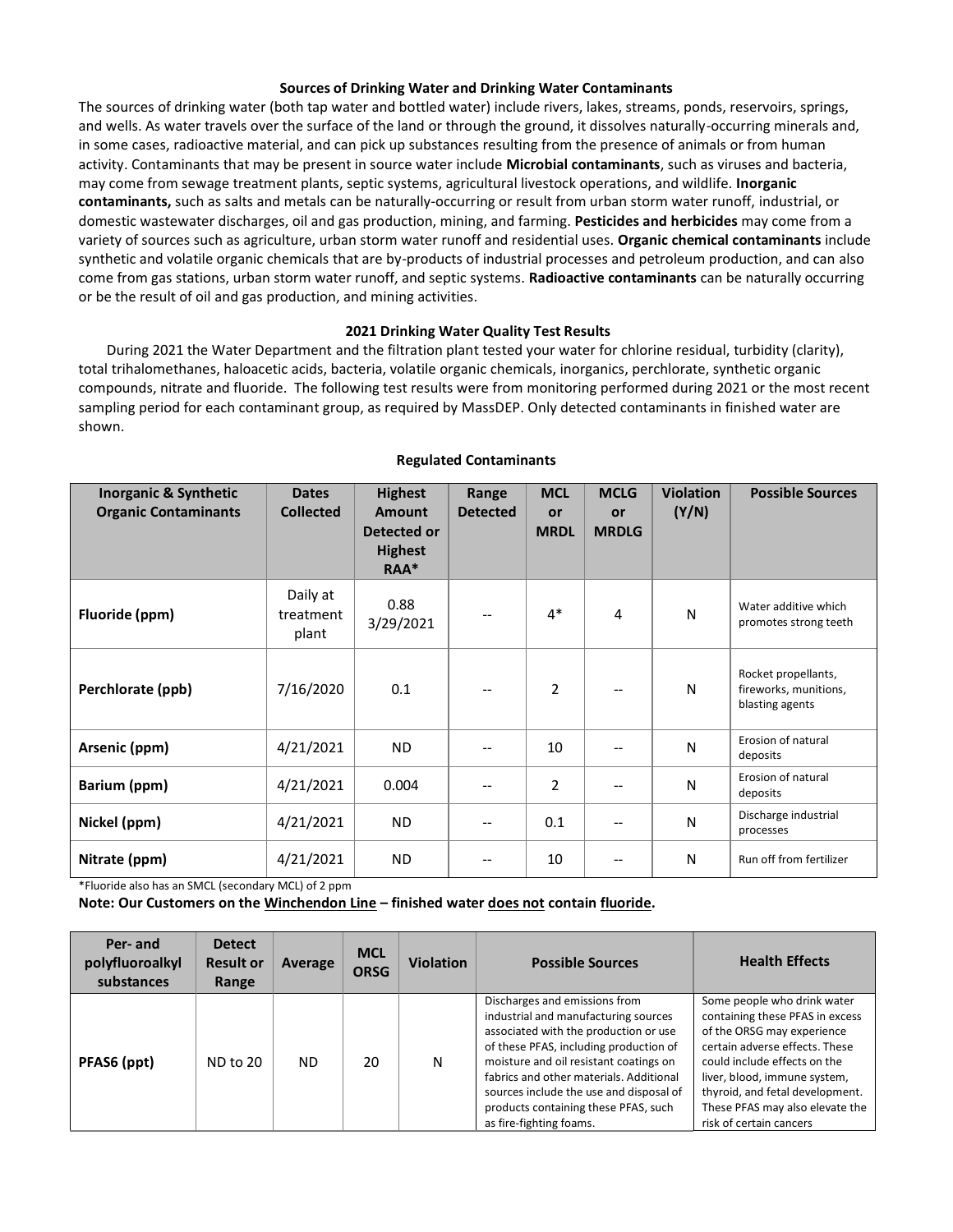# **Disinfection**

Disinfection does not sterilize the water; it removes harmful organisms. Ashburnham-Winchendon Water Filtration Plant uses sodium hypochlorite as its primary disinfectant. Chlorine destroys organisms by penetrating cell walls and reacting with enzymes. When combined with proper filtration, disinfection with chlorine has been proven effective at ensuring that water is free of harmful organisms and safe to drink.

| <b>Disinfection</b><br><b>Contaminants</b>                   | Year | <b>Highest</b><br>RAA* | Range<br><b>Detected</b> | <b>MCL</b><br>or<br><b>MRDL</b> | <b>MCLG</b><br>or<br><b>MRDLG</b> | <b>Violation</b><br>(Y/N) | <b>Possible Sources</b>                            |
|--------------------------------------------------------------|------|------------------------|--------------------------|---------------------------------|-----------------------------------|---------------------------|----------------------------------------------------|
| <b>Total Trihalomethanes</b><br>(ppb) - Sampled<br>quarterly | 2021 | 49.5                   | $30 - 62$                | 80                              |                                   | N                         | <b>Byproduct of drinking</b><br>water chlorination |
| Haloacetic Acids (ppb) -<br>Sampled quarterly                | 2021 | 31                     | $28 - 38$                | 60                              |                                   | N                         | <b>Byproduct of drinking</b><br>water disinfection |
| Chlorine (ppm) -<br>Sampled monthly                          | 2021 | 0.68                   | $0.28 - 0.94$            | 4                               | 4                                 | N                         | Water additive used to<br>control microbes         |

\*The running annual average (RAA) is the highest average of four consecutive quarters.

| <b>Bacteria</b>                | Year      | <b>Result</b> | <b>MCL</b> | <b>MRDL</b> | <b>Violation</b><br>(Y/N) | <b>Possible Source of</b><br>Contamination |
|--------------------------------|-----------|---------------|------------|-------------|---------------------------|--------------------------------------------|
| <b>Total Coliform Bacteria</b> | 4/13/2021 | 16            | 0/Absent   | 0           |                           | Human and animal feces                     |

Sample taken 4/13/2021 came back positive. Required re-Sample taken 4/15/2021 came back as "all absent".

## **Turbidity**

Turbidity is a measure of the cloudiness of the water. We monitor it because it is a good indicator of the effectiveness of our filtration system. We begin by monitoring raw water turbidity, then we monitor turbidity after each filter, and finally we take a finished water sample. This tells us how much turbidity we are removing. At the treatment plant, turbidity is monitored continuously in addition to manual sampling each day to confirm that the in-line analyzers are monitoring correctly.

In 2021, the average turbidity in the water leaving the filtration plant was 0.07 NTU (see Important Definitions below) with a maximum of 0.12 NTU.

| <b>Turbidity</b>                           | Year | <b>TT</b>                   | Lowest<br>Monthly %<br>of Samples | <b>Highest</b><br><b>Detected Daily</b><br><b>Value</b> | <b>Violation</b><br>(Y/N) | <b>Possible Source of</b><br><b>Contamination</b> |
|--------------------------------------------|------|-----------------------------|-----------------------------------|---------------------------------------------------------|---------------------------|---------------------------------------------------|
| Daily Turbidity<br><b>Compliance (NTU)</b> | 2021 |                             | -----                             | 0.14<br>8/14/2021                                       | N                         | Soil runoff                                       |
| <b>Monthly Compliance*</b>                 | 2021 | At least 95%<br>$< 0.3$ NTU | 96%                               | 0.19<br>5/31/2021                                       | Ν                         | Soil runoff                                       |

 \*Monthly turbidity compliance is related to a specific treatment technique (TT). This treatment facility filters the water so at least 95% of our samples each month must be below the turbidity limits specified in the regulations.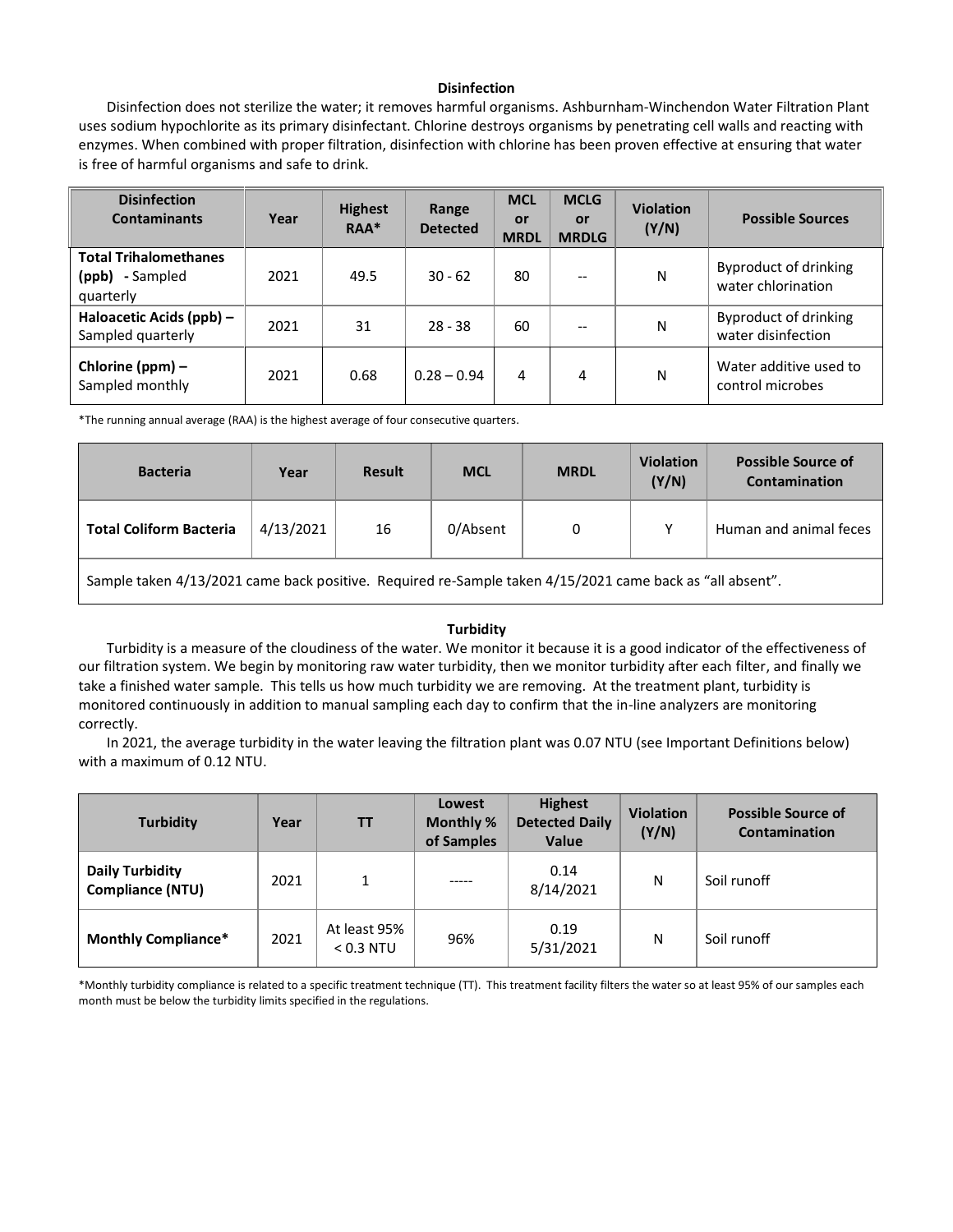## **Corrosion Control**

Many drinking water sources in New England are naturally corrosive (i.e., they have a pH of less than 7.0) so, the water supply has a tendency to corrode and dissolve the metal piping it flows through. This not only damages pipes but can also add harmful metals, such as lead and copper, to the water. For this reason, it is beneficial to add chemicals that provide a protective pipe coating and make the water neutral or slightly alkaline.

This is done by adding combinations of water treatment chemicals. The Ashburnham-Winchendon Water Filtration Plant adds sodium poly-phosphate to its water. Sodium poly-phosphate is often referred to as an inhibitor and is what coats the inside of the pipe. It contains a small concentration of phosphate. Sodium carbonate (commonly known as soda ash) raises the water's pH to a non-corrosive level. Testing throughout the water system has shown that this treatment has been effective at reducing lead and copper concentrations.

#### **Lead and Copper**

 for lead exposure by flushing your tap for 30 seconds to 2 minutes before using water for drinking or cooking. If you are concerned about lead in your water, you may wish to have your water tested. Information on lead in drinking water, testing [www.epa.gov/safewater/lead.](http://www.epa.gov/safewater/lead) Below are the results from the most recent two rounds of testing. If present, elevated levels of lead can cause serious health problems, especially for pregnant women and young children. Lead in drinking water is primarily from materials and components associated with service lines and home plumbing. The Ashburnham Water Department is responsible for providing high quality drinking water, but cannot control the variety of materials used in plumbing components. When your water has been sitting for several hours, you can minimize the potential methods, and steps you can take to minimize exposure is available from the Safe Drinking Water Hotline or at

| Lead and<br><b>Copper</b> | <b>Date</b><br><b>Collected</b> | 90th<br>Percentile* | <b>Action</b><br>Level | <b>MCLG</b> | # of sites<br>sampled | <b>Exceeds</b><br><b>Action</b><br>Level | # of sites<br>above<br><b>Action Level</b> | <b>Possible</b><br><b>Sources</b>     |
|---------------------------|---------------------------------|---------------------|------------------------|-------------|-----------------------|------------------------------------------|--------------------------------------------|---------------------------------------|
| Lead (ppb)                | 9/17/2018                       | ND.                 | 0.015                  | .015        | 18                    | N                                        | $\mathbf{1}$                               | Corrosion of<br>household<br>plumbing |
| Copper<br>(ppm)           | 9/17/2018                       | 0.063               | 1.3                    | 1.3         | 18                    | N                                        | none                                       | Corrosion of<br>household<br>plumbing |

 \*Lead and copper compliance is based on the 90th percentile value, which is the highest level found in 9 out of 10 homes sampled. This number is compared to the action level for each contaminant.

#### **Unregulated VOC's and Secondary Contaminants**

Unregulated contaminants are those for which the EPA has not established drinking water standards. The purpose of unregulated contaminant monitoring is to assist the EPA in determining their occurrence in drinking water and whether future regulation is warranted. Below are the results from the most recent round of testing. All detected substances did not exceed any MCL, SMCL or Action level.

| Unregulated, VOC and<br><b>Secondary Contaminants</b> | Date<br><b>Collected</b> | Amount<br><b>Detected</b> | <b>SMCL</b> | <b>ORSG or</b><br><b>Health</b><br><b>Advisory</b> | <b>Possible Sources</b>                |
|-------------------------------------------------------|--------------------------|---------------------------|-------------|----------------------------------------------------|----------------------------------------|
| Sodium (ppm)                                          | 4/21/2021                | 14.1                      | $-$         | 20                                                 | Natural sources; runoff from road salt |
| Manganese (ppb)                                       | 4/16/2020                | ND.                       | 59          | 300                                                | Erosion of natural deposits            |
| <b>Iron</b>                                           | 4/16/2020                | <b>ND</b>                 | 2           |                                                    | Erosion of natural deposits            |
| Chloroform (ppb)                                      | 4/15/2020                | 8.36                      | --          |                                                    |                                        |
| <b>Bromodichloromethane</b>                           | 4/21/2021                | $1.74$ ppb                | --          |                                                    | $- - -$                                |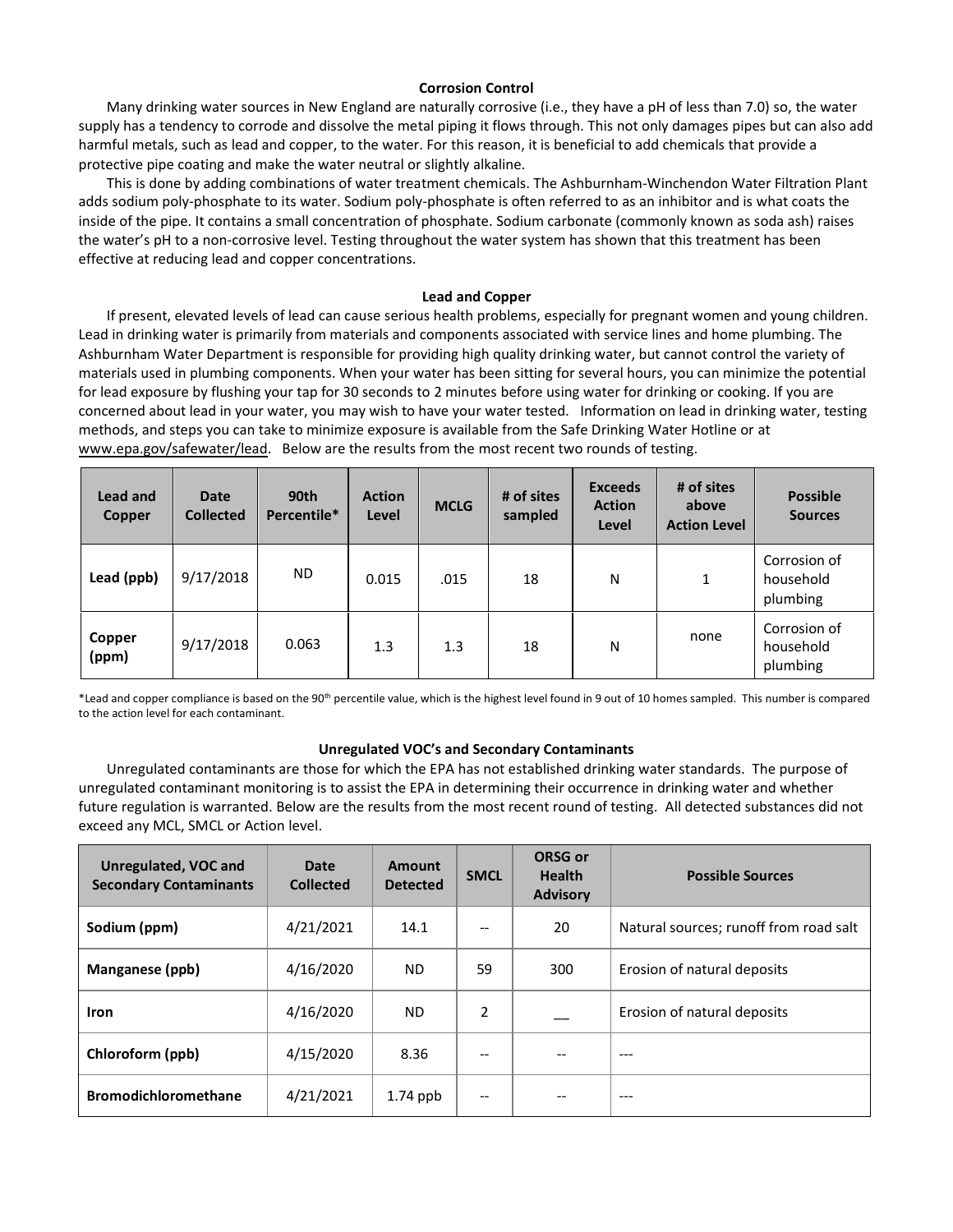# **\*Next sampling due 2024**

| <b>Radioactive Contaminants</b> | Date<br><b>Collected</b> | Amount<br><b>Detected</b> | <b>MCL</b> | <b>Violation</b> | <b>Possible Sources</b>     |
|---------------------------------|--------------------------|---------------------------|------------|------------------|-----------------------------|
| Gross Alpha (pCi/l)             | 3/13/2019                | 0.9                       | 15         | N                | Erosion of natural deposits |
| Radium 226 & 228*               | 4/29/2015                | 0.6/0.2<br>pCI/L          | --         | N                | Erosion of natural deposits |

| Per- and<br>polyfluoroalkyl<br>substances | <b>MCL</b><br><b>ORSG</b> | <b>Detect</b><br>amount | <b>Possible Sources</b>                                                                                                                                                                                                                                                                                                                               | <b>Health Effects</b>                                                                                                                                                                                                                                                                     |
|-------------------------------------------|---------------------------|-------------------------|-------------------------------------------------------------------------------------------------------------------------------------------------------------------------------------------------------------------------------------------------------------------------------------------------------------------------------------------------------|-------------------------------------------------------------------------------------------------------------------------------------------------------------------------------------------------------------------------------------------------------------------------------------------|
| Perfluorotetradecanoic<br>acid. (PFTA)    | $\ast$                    | <b>ND</b>               |                                                                                                                                                                                                                                                                                                                                                       |                                                                                                                                                                                                                                                                                           |
| Perfluoroheptanoic<br>acid (PFHpA)        | $\ast$                    | 1.19                    |                                                                                                                                                                                                                                                                                                                                                       |                                                                                                                                                                                                                                                                                           |
| Perfluorododecanoic<br>acid (PFDoA)       | 20                        | <b>ND</b>               |                                                                                                                                                                                                                                                                                                                                                       |                                                                                                                                                                                                                                                                                           |
| Perfluorohexanoic acid<br>(PFHxA)         | $\ast$                    | 0.758                   |                                                                                                                                                                                                                                                                                                                                                       |                                                                                                                                                                                                                                                                                           |
| perfluorohexane<br>sulfonic acid (PFHxS)  | 20                        | <b>ND</b>               |                                                                                                                                                                                                                                                                                                                                                       |                                                                                                                                                                                                                                                                                           |
| Perfluoroundecanoic<br>acid (PFUnA)       | $\ast$                    | <b>ND</b>               |                                                                                                                                                                                                                                                                                                                                                       |                                                                                                                                                                                                                                                                                           |
| Perfluorooctane<br>sulfonic acid (PFOS)   | 20                        | ND to<br>0.794          | Discharges and emissions from industrial and<br>manufacturing sources associated with the<br>production or use of these PFAS, including<br>production of moisture and oil resistant coatings<br>on fabrics and other materials. Additional sources<br>include the use and disposal of products<br>containing these PFAS, such as fire-fighting foams. | Some people who drink water containing<br>these PFAS in excess of the ORSG may<br>experience certain adverse effects. These<br>could include effects on the liver, blood,<br>immune system, thyroid, and fetal<br>development. These PFAS may also<br>elevate the risk of certain cancers |

**\*There is no ORS Guideline** 

## **Important Definitions**

**Maximum Contaminant Level or MCL:** The highest level of a contaminant in drinking water. MCLs are set as close to the MCLGs as feasible using the best available treatment technology.

**Maximum Contaminant Level Goal or MCLG:** The level of a contaminant in drinking water below, which there is no known or expected risk to health. MCLGs allow for a margin of safety.

**Unregulated Contaminants:** Contaminants for which there are no established EPA drinking water regulations.

**Action Level:** The concentration of a contaminant that, if exceeded, triggers treatment or other requirements, which a water system must follow.

**Treatment Technique (TT):** A required process intended to reduce the level of a contaminant in drinking water.

**Maximum Residual Disinfectant Level (MRDL):** The highest level of a disinfectant allowed in drinking water. There is convincing evidence that addition of a disinfectant is necessary for control of microbial contaminants.

**Maximum Residual Disinfectant Level Goal (MRDLG):** The level of a drinking water disinfectant below which there is no known expected risk to health. MRDLGs do not reflect the benefits of disinfectants to control microbial contaminants.

**Secondary Maximum Contaminant Level (SMCL):** These standards are developed to protect the aesthetic quality of drinking water and are not health based.